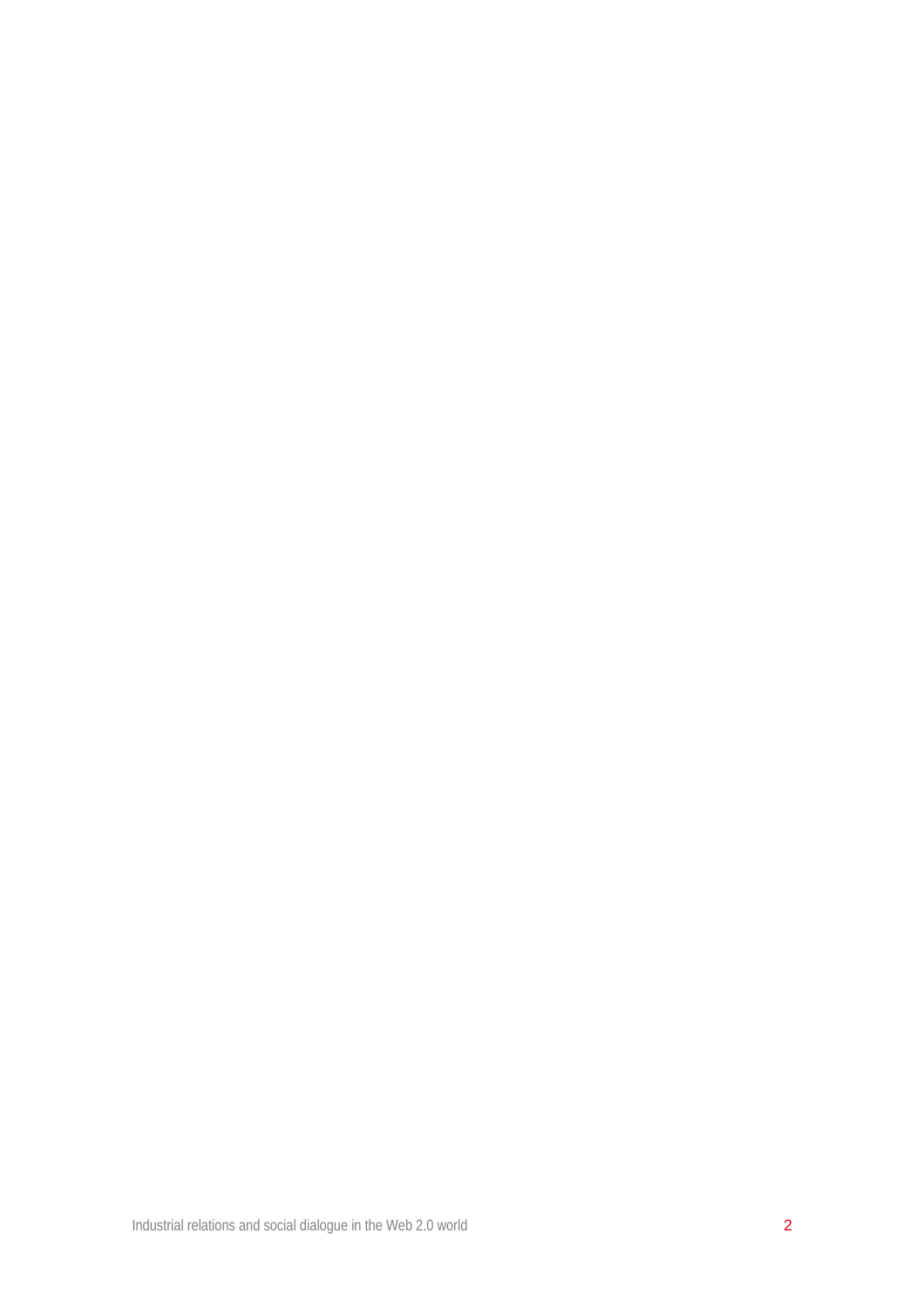# CONTENTS

| Introduction: the IBM Second Life demonstration                | 4               |
|----------------------------------------------------------------|-----------------|
| The context: Web 2.0 and "Enterprise 2.0"                      | 5               |
| The Tools                                                      | $\overline{7}$  |
| 1. Social networking                                           |                 |
| Virtual worlds<br>2.                                           |                 |
| User-generated sharing<br>3.                                   |                 |
| <b>Collaboration projects</b><br>4.                            |                 |
| 5.<br>Blogs and social bookmarking                             |                 |
| Other web applications and tools<br>6.                         |                 |
| Web 2.0 in use: some good practice from trade unions worldwide | 10 <sup>°</sup> |
| Understanding the downside                                     | 13              |
| Web 2.0 in the workplace                                       | 15 <sub>1</sub> |
| <b>Towards Unions 2.0</b>                                      | 19              |
| Information for translations                                   | 20              |
| References                                                     | 21              |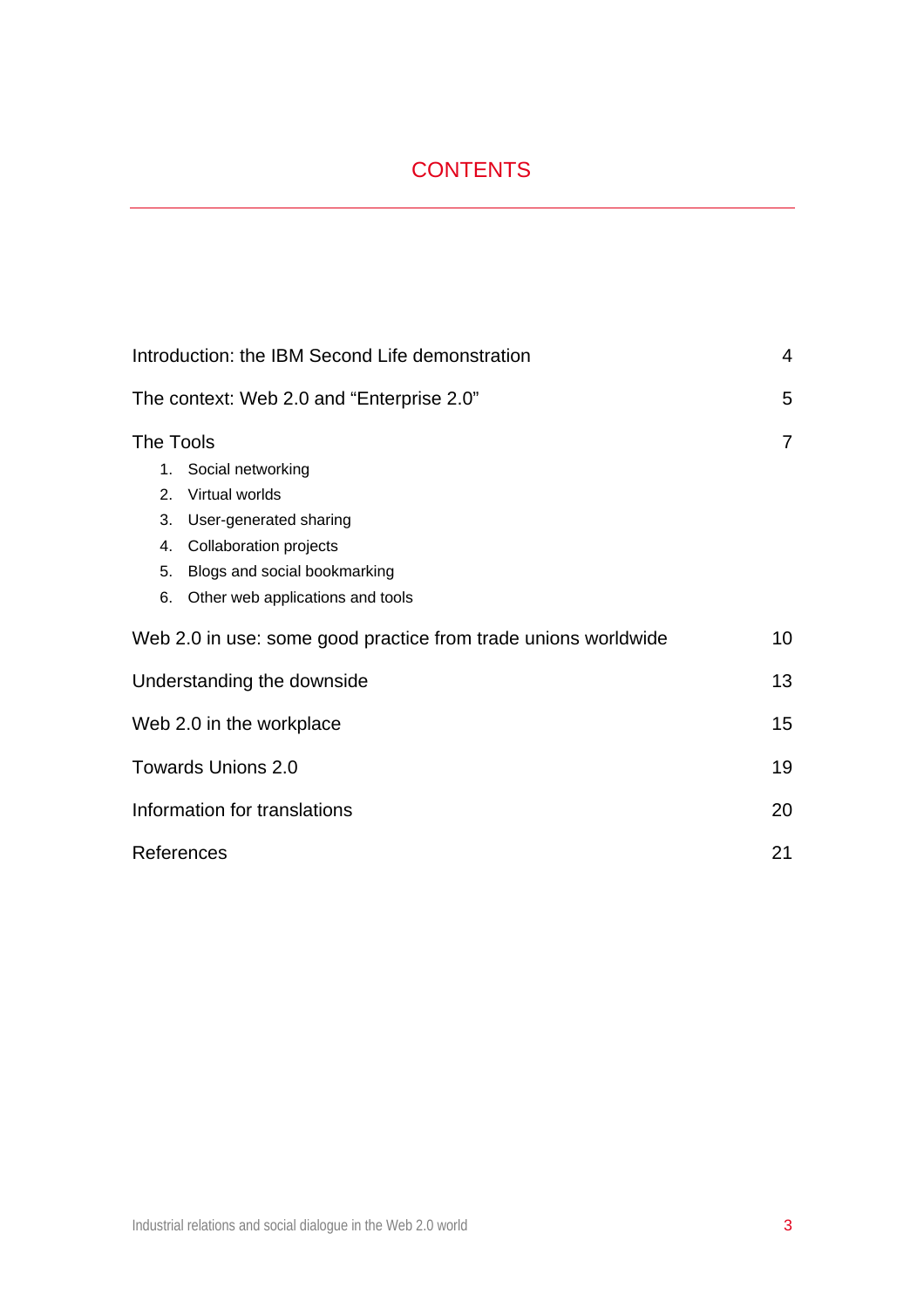# **Introduction: the IBM Second Life demonstration**

The September  $27<sup>th</sup>$  2007 'virtual' trade union demonstration against IBM Italy in the virtual world of Second Life was a news story that went round the world.

In France, Le Monde ran the news prominently under the headline "C'est la lutte virtuelle!" Stern magazine in Germany told the story: "Die Demonstration ist virtuell, der Arbeitskampf echt". The Spanish papers La Vanguardia and ABC ran stories, as did the press in, among other countries, Sweden, Belgium, Portugal and Switzerland. The BBC in the UK carried the news, and so did the national radio station in Canada. Globally, the story received wide coverage on Internet news websites. And naturally the Italian press also gave considerable prominence to the event: La Stampa, for example, told its readers of the birth of a new word to accompany 'telework': 'telestrike'.



The Second Life demonstration, arranged with the close involvement of UNI Global Union, was called as part of national negotiations with IBM in Italy, which had run into management obstruction. The real-life dispute ended positively for the unions, with a new contract agreed (and with the resignation of IBM's Italian general manager). The Second Life action has also been judged a great success: approaching 2000 people took part, from all parts of the (real) world.

The Second Life demonstration points up in dramatic form the potential for trade unions of new web-based tools. At the same time, however, the unusualness of the action can also be read as a criticism of unions for not engaging more speedily or actively with the changes taking place online. This report looks at some current good practice, explores some of the challenges and difficulties, and more generally considers how unions may have their ways of working fundamentally challenged by an increasingly participative online world.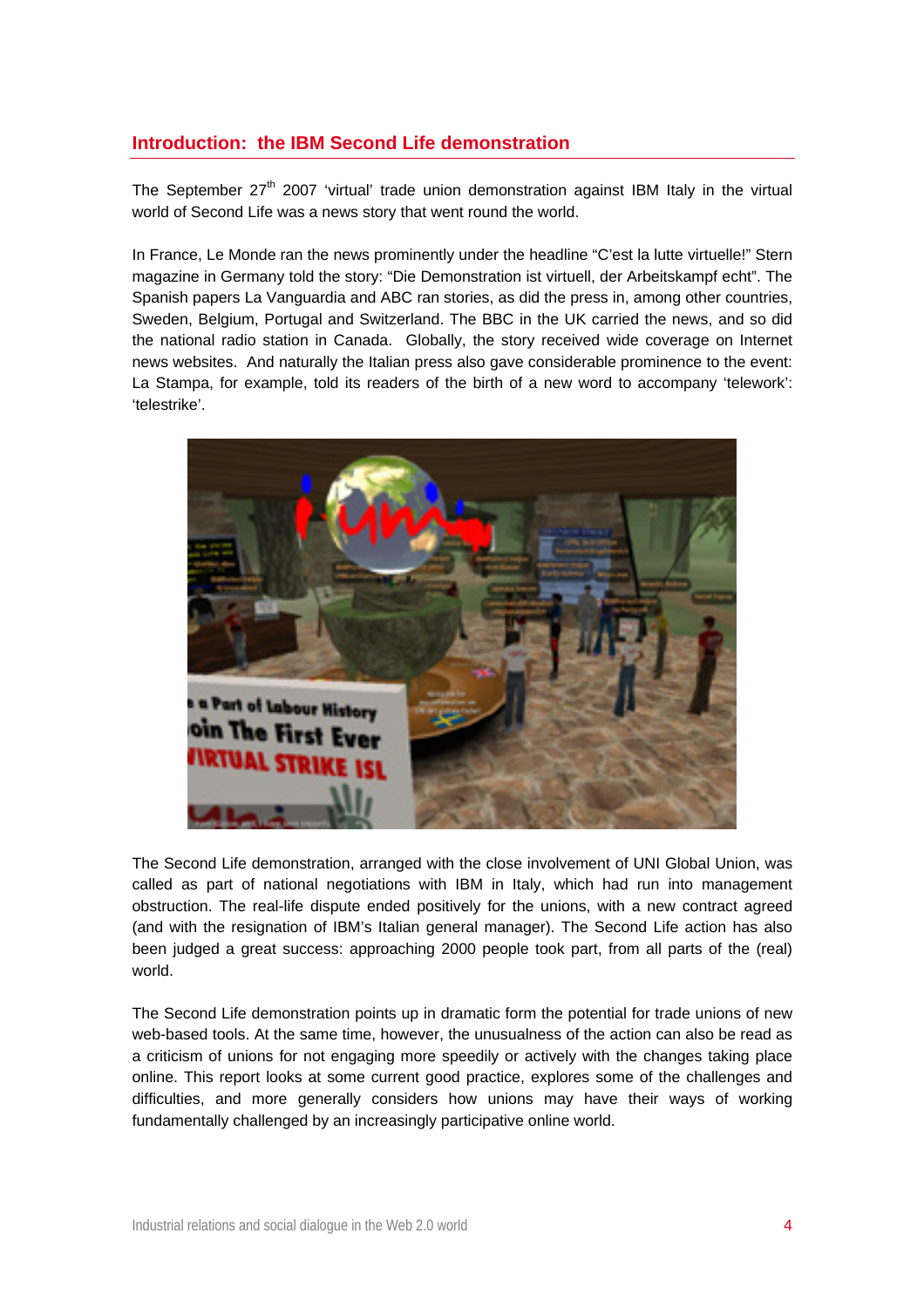## **The context: Web 2.0 and "Enterprise 2.0"**

The internet has changed dramatically in the past fifteen years. The widely used moniker Web 2.0 reflects the idea that we are now well into a second generation of internet services and usage.

The old internet – the one which in the early and mid 1990s left behind its military and academic origins and burst through into mass usage – was primarily a static place, where the retrieval of information was key and where the written word dominated. This was reflected in the technology which underlay the internet's architecture; most ordinary internet users downloaded rather than uploaded material and download connection speeds were generally much higher than upload speeds.

What has changed? The web today is a genuinely multimedia place, a home for all kinds of digitised images, sounds and words. Once dominant forms of mass media such as radio and TV are increasingly fusing with the internet world; the music business has been transformed beyond recognition by online music downloading.

The web is becoming pervasive in its reach. It is not now limited to the traditional desktop or laptop PC. It is accessible through a wide range of devices, more and more of them being mobile.

More significantly still, the old one-way flow of information has disappeared. The internet has become a participative place. We have moved, as it were, from a 'read only' to a 'read/write' web world, one where user-generated content has started to occupy a central place. Users leave their comments on everything from news stories to hotel reviews and in the process, collectively, create the new web content. This process of mass collaboration and participation is at the root of the wiki idea, most notably the collaboratively compiled encyclopaedia Wikipedia. It is also particularly reflected in those new Web 2.0 services which have achieved astonishing popularity, including social networking sites such as Facebook, user-supplied video and photo sites such as YouTube and Flickr, and participative virtual reality worlds such as Second Life.

For young people in particular social intercourse and friendships have moved online, and they naturally look to share via the web the sort of things which their parents' generation shared with their own friends in face-to-face socialising.

An internet which is no longer top-down in its architecture and which emphasises participation and collaboration has significant implications for business. The talk has been of 'Enterprise 2.0', a term which (while imprecise) is being used to discuss how business will be transformed in response to this new way of operating and working.

The Butler Group in a recent report tried to summarise the idea in this way:

"Although technology certainly plays a part, Enterprise Web 2.0 represents more of a philosophical shift than it does a prescribed set of IT products or solutions. Speed, agility, mobility, reuse and innovation are the transformative drivers that are forcing organizations to push aside old technologies, models and architectures. In the consumer space, Web 2.0 is very much about 'participation' and 'contribution - tenets dearly sought by most companies and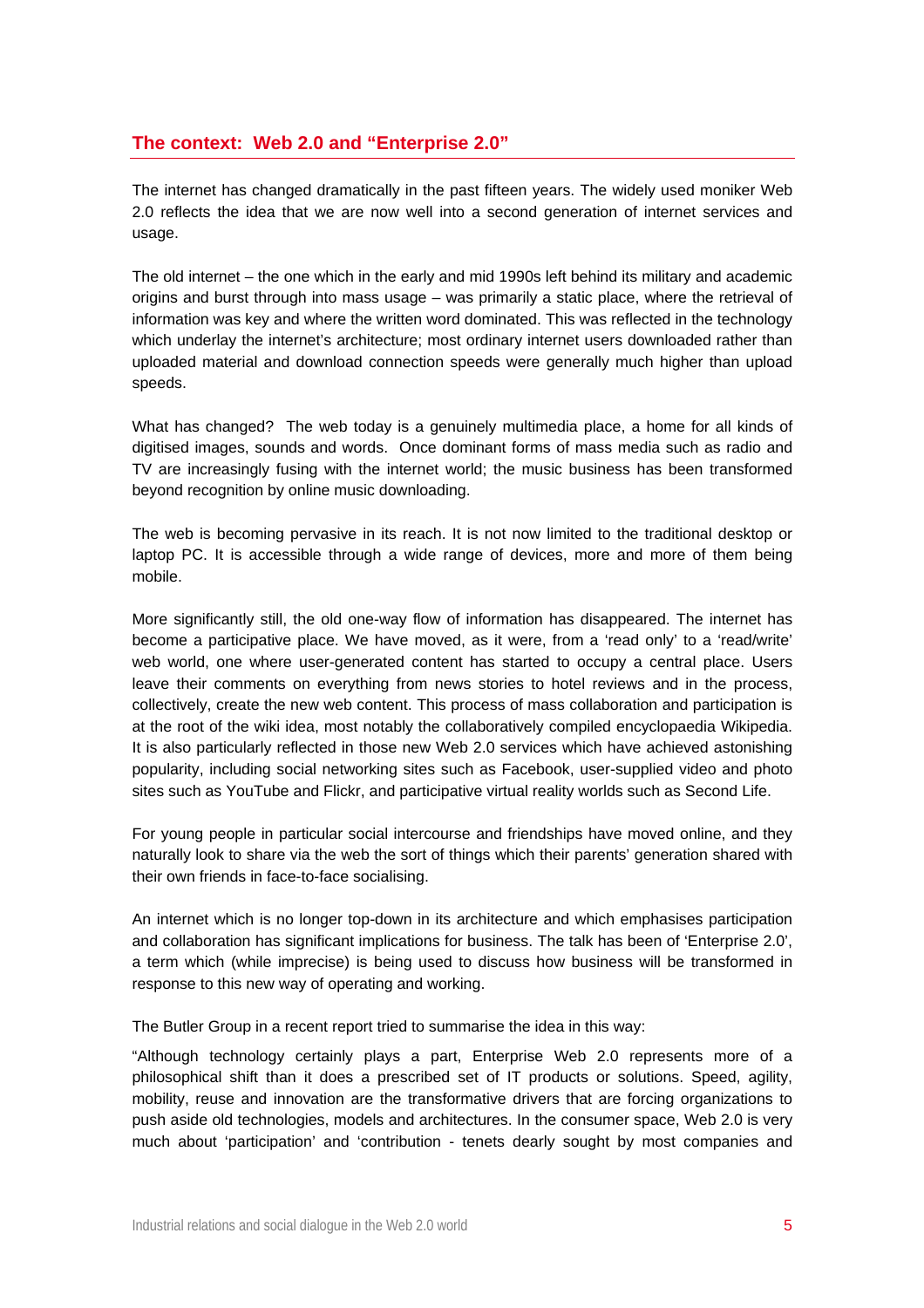institutions - and so the challenge for senior executives is to capture this momentum and to ingrain it within the corporate culture."

The Canadian consultant and author Don Tapscott argues that successful businesses will need to reform their management architecture, to reflect the critical value of knowledge. He has called for a 'wiki' approach to the workplace, where value is added through self-organisation and mass collaboration<sup>ii</sup>.

Tapscott's ideas have been discussed by Ulrich Klotz<sup>iii</sup>, writing from a background in the German trade union movement. He sees the principles on which the web is developing as being antithetical to traditional Taylorist management methods of the industrial age and he argues that hierarchical and bureaucratic ways of working are costing business dearly – as well as having damaging effects on workers' psychological health. Klotz also sees the shift to an Enterprise 2.0 way of working as, in the end, an inevitable progression.

Klotz finishes his assessment of the Enterprise 2.0 challenge to business by turning his attention to the trade union movement, arguing that unions too will need to make the same transformational changes to their own ways of working. Indeed, Klotz maintains that unions have further to go in this process of fundamental change than business: "To remain successful in the 'next society' trade unions are going to have to evolve into 'Unions 2.0', changing their structures and processes even more radically than most companies".

UNI Global Union's Christine Revkin, one of the organisers of the IBM Second Life demonstration, has also called for unions to embrace a *Unions 2.0* way of operating by respond to the cultural and social transformation represented by Web 2.0 changes: "As companies' and employees' behaviour is changing, unions need to adapt, take a step forward and reorganise their communication strategies. These new technologies can highly improve members' participation, involvement and mobilisation," she writes<sup>iv</sup>.

The first stage in this process, perhaps, is to understand exactly the tools which are available for this work. The next part of this report looks in more detail at the key developments.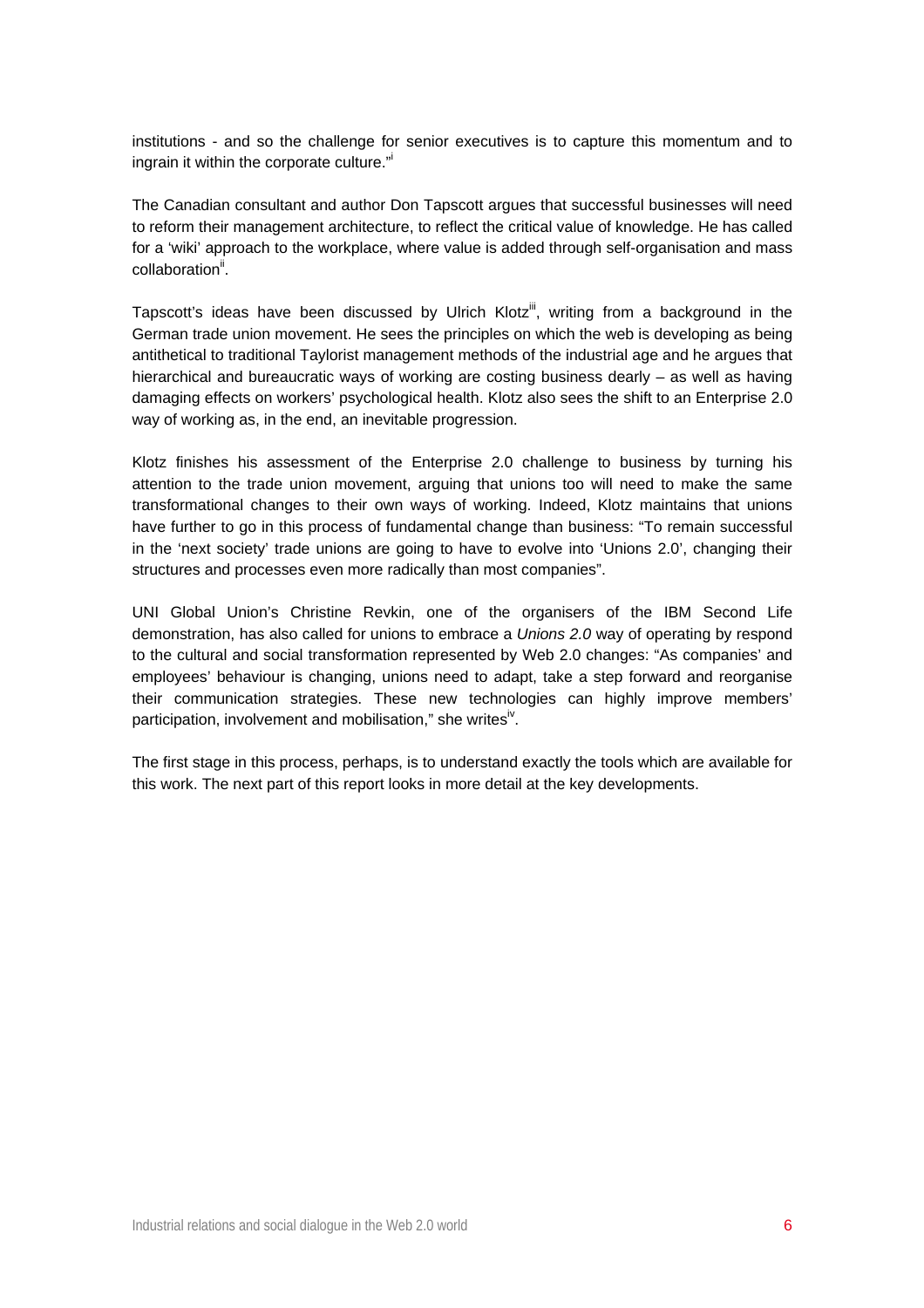## **The tools**

Two useful attempts from within the context of industrial relations and trade union activity have been made to compile a list of Web 2.0 tools and services. The first is the document *Union*  Networking compiled by the New Unionism network<sup>v</sup>, which assesses the relevance of different applications using a one to five stars rating system. Christine Revkin at UNI Global Union also has produced a comprehensive list of Web 2.0 applications in her paper produced for UNI.

Following their lead, we can summarise the applications under a number of different headings.

#### *1. Social networking*

Social networking sites offer an online equivalent of the sort of social exchanges which take place informally in every community, the difference being that on the web the networking is global. Social networking has become a central feature of life for many millions of people, particularly for the under-30 generation.

The initial dominant social networking service was US-based MySpace, but this has been eclipsed by Facebook, once limited to students, but now open to all. (It may not be coincidental that MySpace's loss of status followed its purchase by Murdoch's News Corporation). Another similar service is Bebo, acquired by AOL. Other social networking sites include LinkedIn (primarily for business professionals), Meetup and Ning. Some social networking sites are strong in particular countries and language groups.

When you join a social network site, you enter your own personal profile, which may include a range of personal information, including your age, where you live, your interests and activities, causes you support, and photos you have taken. You share this information with your friends (or, if you wish, with all users). You extend your online friendship networks through acquiring friends of your own friends, or by linking with others with similar interests to you.

Social networking sites, although their content is effectively created by their users, are commercial operations. Facebook is based in California, with seven hundred employees; it has European offices in Paris, London and Dublin. It currently claims 120 million active users (users who have returned to the Facebook site within the last thirty days). MySpace is more coy about its present usage, but claimed over 100 million accounts in 2006.

#### *2. Virtual worlds*

Second Life has already been mentioned, and is by far the most popular of the virtual reality universes, though others (such as ActiveWorlds) also operate.

You become a resident in the virtual world of your choice by creating your own virtual persona, known as your avatar. (Your avatar may or may not resemble the way you look or behave in the real world – there is plenty of scope for creativity here). Your avatar moves around the virtual world, interacting with other residents, buying and selling things, undertaking work and buying property. (Owing property requires payment of a subscription; casual use of Second Life is free). SecondLife has its own currency, convertible back into real-world money.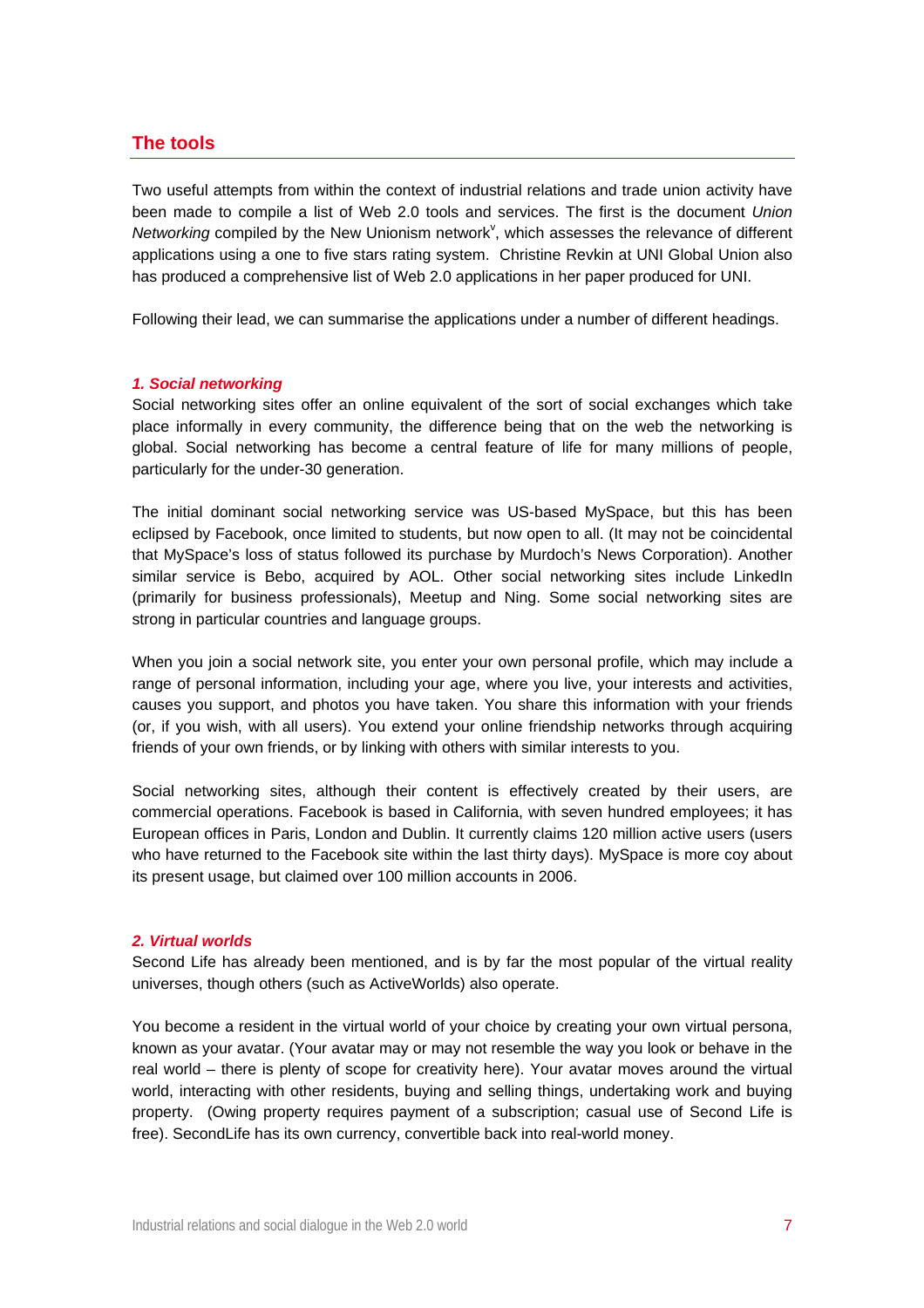Businesses have seen the benefits of establishing a presence in Second Life, and many global companies have their own virtual presence there, a valuable way of reinforcing real-world brand awareness. Some companies are exploring ways in which real-world work can be undertaken in Second Life (for example, by bringing employees' avatars together for meetings).

Second Life currently claims a total of 16 millions users, of whom about 600,000 typically log on every week and one million at least once a month.

#### *3. User-generated sharing*

YouTube, acquired by Google in 2006, is a vast repository of video clips uploaded by users. YouTube says that hundreds of thousands of new videos are placed on its website every day. Some, such as those produced during the US presidential campaign by Barack Obama receive millions of viewings; other videos languish, viewed just by a handful of friends of the video maker.

Increasingly, mainstream television, film and media companies are using YouTube, as an alternative distribution channel for their material. Advertisers, too, have been quick to see the opportunities of placing their advertisements online at YouTube.

A similar concept lies behind the photo sharing website Flickr (owned by Yahoo), which claims that three thousand new images are uploaded each minute. Photos on Flickr can be shared with groups and networks of friends; viewing photos on Flickr can be done by anyone, and limited uploading is also available free to all, though keen users will need to take out a subscription. Flickr also accepts videos. A number of other photo sharing websites also operate.

Sites such as Flickr have responded to the growing popularity of mobile devices equipped with cameras. It is now straightforward to take a photograph or video with a mobile phone, and upload the end product immediately to the web, for anyone to see.

#### *4. Collaborative projects*

A *wiki* is a piece of software which enables anyone who is looking at a web page to be able to contribute to or modify the content on that page. The best known example is the online encyclopaedia Wikipedia, where the current entries are the result of the cumulative efforts of many contributors, each of whom has the opportunity to edit or reedit the text. However the wiki concept can also be applied in many other ways to create collaborative websites, or to work on joint projects. Business use includes company intranets and knowledge management systems.

As the wiki website itself puts it, "like many simple concepts, 'open editing' has some profound and subtle effects… Allowing everyday users to create and edit any page in a web site is exciting in that it encourages democratic use of the Web and promotes content composition by nontechnical users"<sup>vi</sup>.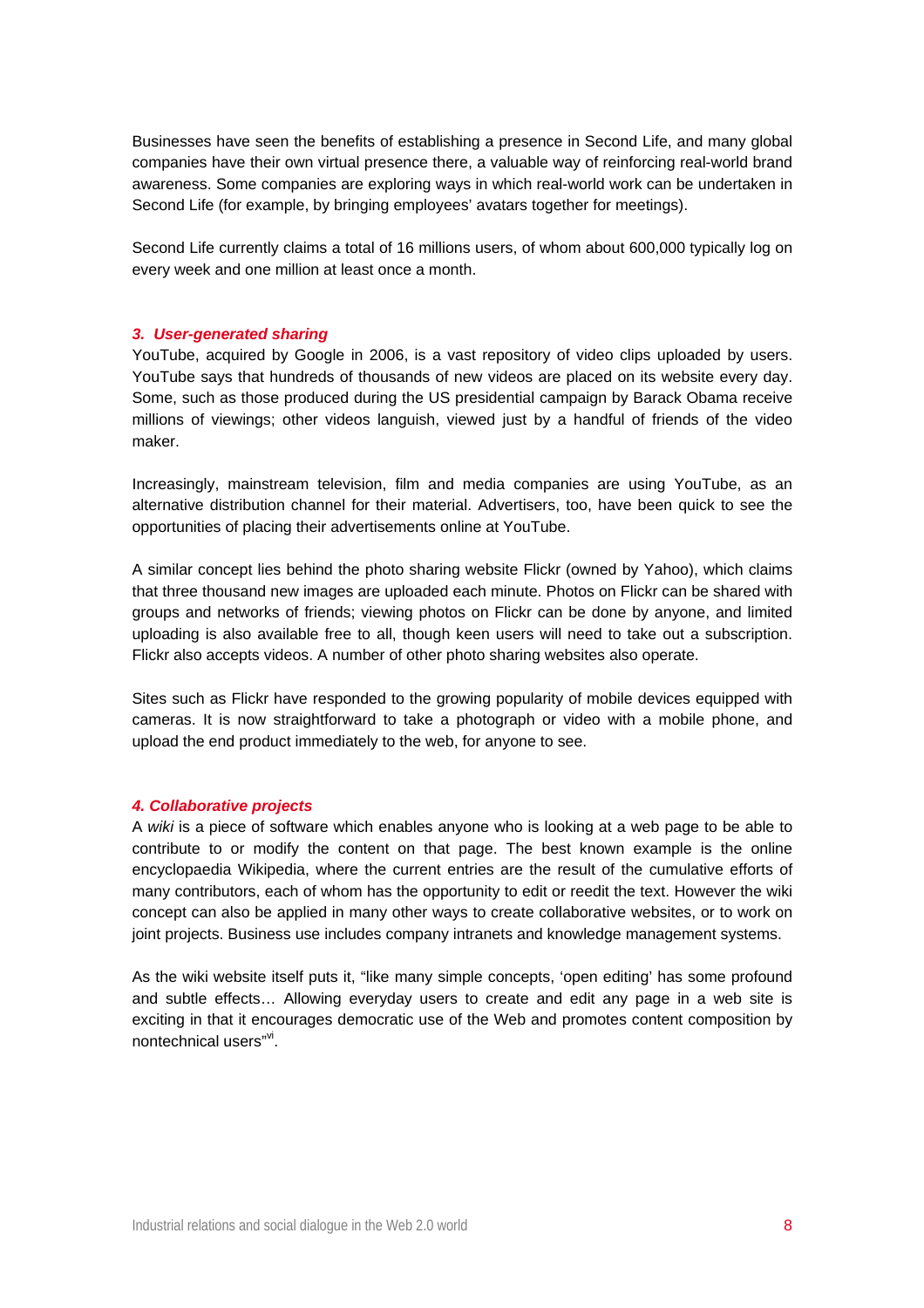#### *5. Blogs and social bookmarking*

Weblogs (blogs) are online diaries, designed to share the blogger's ideas and thoughts with other web users, or to communicate news, information and web resources. Blogs allow anyone to express themselves online (the value of particular blogs varies enormously therefore!)

A somewhat similar idea – that of sharing with others those websites and web features which you find relevant or useful – lies behind the social bookmarking concept. One example is Digg, which allows its members to submit articles, images or videos which they have discovered and find interesting; others can then endorse ('digg') those submissions they also like. Popular features are identified on Digg's website pages. Digg claims to be 'democratising digital media': "As a user you participate in determining all site content by discovering, selecting, sharing and discussing the news and videos that appeal to you".

Delicious operates somewhat similarly, by allowing users to make public their own selected bookmarked websites, so that others can see what is being recommended.

There are other widely used social bookmarking services, including StumbleUpon (which claims over six million members) and Reddit.

#### *6. Other web applications and tools*

Both the New Unionism network and Christine Revkin remind their trade union audiences of the value of Skype, which permits free or very low-cost telephone calls (including video and conferencing calls) using the Internet rather than traditional telecommunications networks. Skype to Skype telephone calls are free, and Skype can also be used at low cost to call non-Skype users with traditional telephone numbers.

RSS (Really Simple Syndication) feeds permit frequently updated content from a web publisher to be pushed automatically to other websites or to individual web users who have subscribed to receive the feeds. RSS is typically used to receive news, or to get content from several separate websites consolidated on one website.

The New Unionism network also recommends the iGoogle website facility, which can be used to create a personalised webpage, using chosen RSS feeds and other tools such as calendars, address books and to-do lists. Despite the name, New Unionism points out that iGoogle can be used as a shared environment, either password protected or completely public.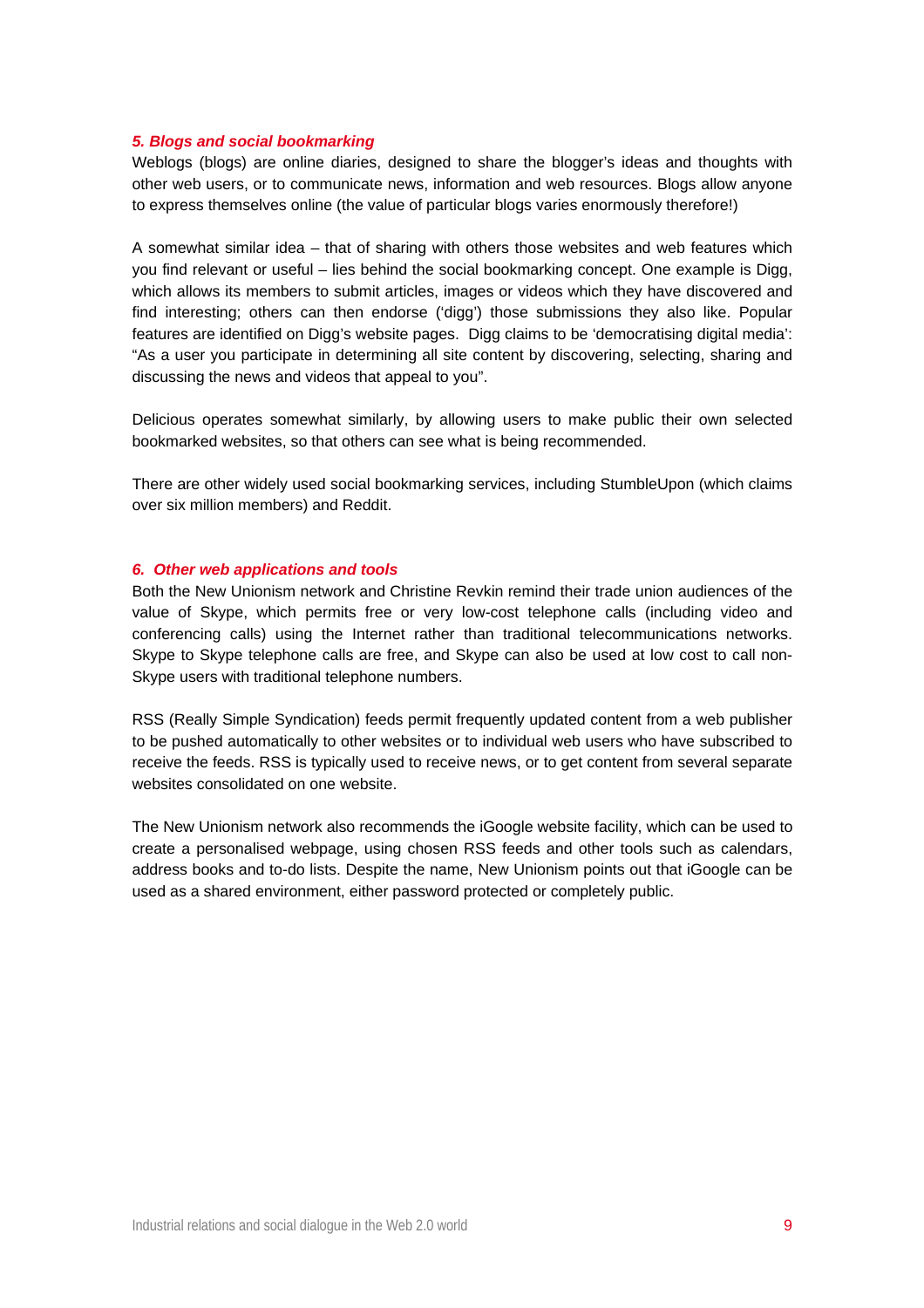# **Web 2.0 in use: some good practice from trade unions worldwide**

It would be fair to say that, generally speaking, trade unions have not been in the first wave of web innovation. It could be argued that one reason why the world's press fell so eagerly on the story of the 2007 Second Life virtual demonstration against IBM was precisely because it was unusual – not the sort of thing expected from the trade union movement.

Nevertheless, there are already a growing number of examples of good practice of trade unions using Web 2.0 tools in innovative and creative ways. What perhaps is missing is the mainstreaming of this good practice more generally within the union movement.

The New Unionism network, already mentioned, is a useful first starting point: www.newunionism.net

UNI Global Union's online forum designed for staff working in union communications is another useful resource:

www.unicommunicators.org

Another website covering similar ground has been created following the Second Life union initiative:

www.slunionisland.org

From their earliest days unions have been based on the collective organising of workers who come together to defend their common interests. Social networking tools provide a new way, in other words, to develop the collective strength on which unions are founded.

There are some interesting examples of unions which are bringing elements of online social networking into their work. In Sweden, for example, Unionen permits members to personalise the union website, so that they can be kept in touch, for example, with their own area of professional work and their own local and regional union structures.

The GPA-DJP (Austria) has gone a step further. In a pioneering development first launched several years ago, it created a set of online interest groups (www.interesse.at) to which its members could voluntarily attach themselves. These web-based communities of union members have been established for managerial and professional workers (work@professional), for freelances (work@flex), for IT workers (work@IT), for education workers (work@education), for workers working abroad (work@external) and for migrant workers (work@migration). The interest groups are given a formal role in the union's structures.

Initiatives like the GPA-DJP's are focused on unions' own websites. Elsewhere unions have explored the possibility of using mainstream social networking sites, such as Facebook. In a number of cases, this has been linked to a strategy of reaching and organising young workers. In Spain, for example, the UGT in Extremadura set up in July 2008 its own profile on both Facebook and the Spanish language Tuente site with the aim of informing young people about the union's activities and encouraging a participatory approach in its work<sup>vii</sup>. A similar motivation lay behind the Australian Workers Union's 2007 decision to have a presence on Facebook, and to encourage members to add a 'Proud AWU supporter' badge to their own profiles<sup>viii</sup>.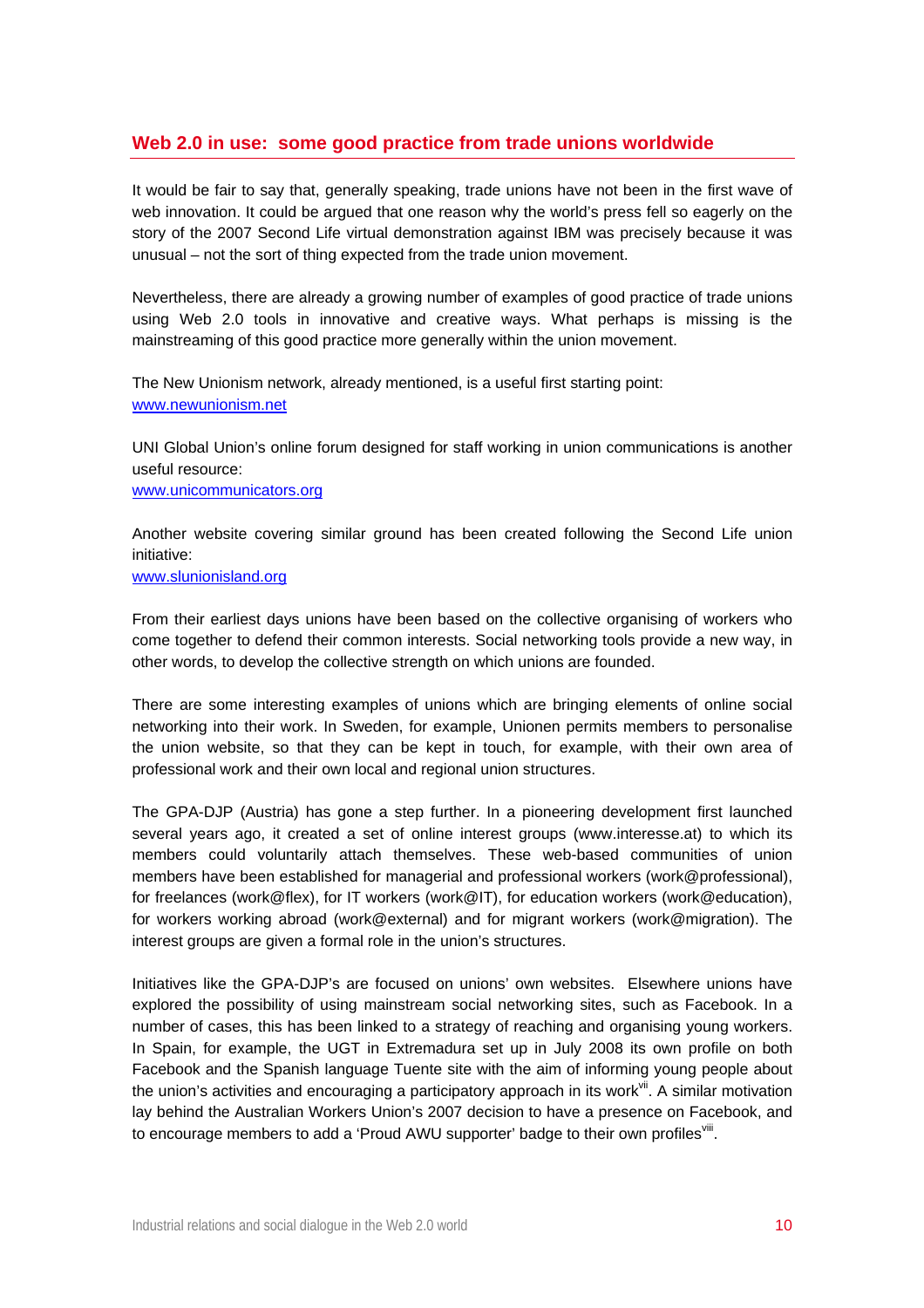In Canada, the textile and catering union UNITE HERE also uses Facebook. According to Mike Thomas, a union activist from Alberta, Canada, Facebook has opened up new opportunities for grassroots work. "We're organising ourselves on Facebook within our union. The way the government is actively seeking to destroy us, we need a way to be together. And this is what Facebook is allowing us to have without any need for infrastructure"<sup>ix</sup>.

Social networking facilities such as Facebook can be used as a mobilising tool, for example during industrial disputes. In the US, the Writers Guild of America launched a campaign on Facebook to invite other Facebook users to publicly support the 2007 Hollywood writers' dispute. What began on November 26th with just fifteen endorsements quickly gained momentum, to one thousand supporters by November  $28<sup>th</sup>$ , five thousand by December 16<sup>th</sup> and ten thousand by 26 January<sup>x</sup>.

The finance union COMFIA-CCOO in Spain also successfully used Facebook to mobilise several thousand people during a campaign to improve terms of employment in telemarketing<sup>xi</sup>.

On the other hand, the same tactic can be used against unions. During the November 2007 railway strikes in France, a 'counter demonstration' was organised on Facebook by anti-union forces. Two thousand people signed up $x$ <sup>ii</sup>. And, as we shall see below, there can be some significant risks in relying on Facebook for union organising work.

Other Web 2.0 tools are also being looked at by unions. For example, the global transport workers union ITF has used Flickr as part of its campaign to free an Iranian unionist Mansour Osanloo. The ITF encouraged people to send photographs of themselves wearing a Free Osanloo badge, as a visual statement of the support for this campaign.

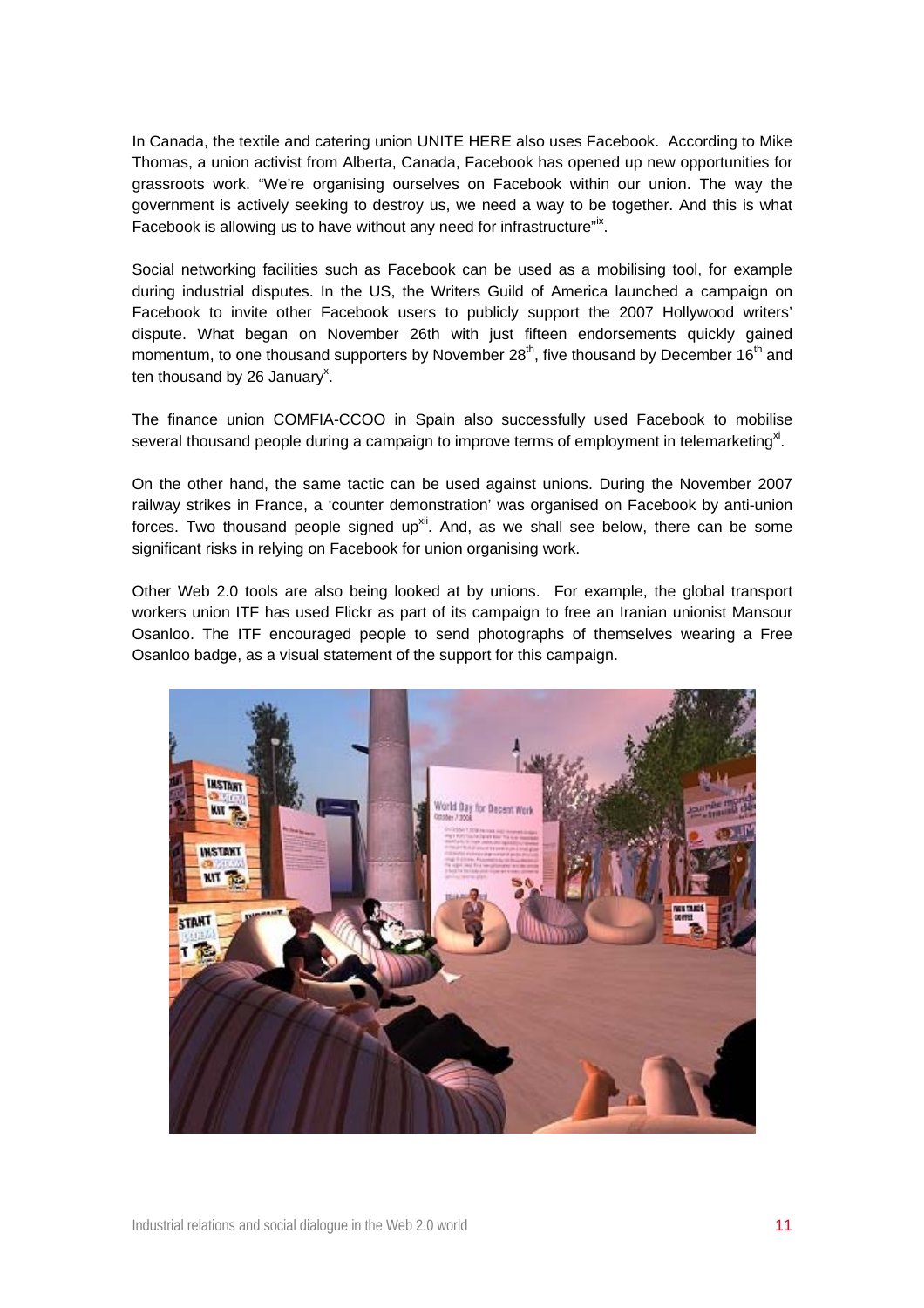Following the 2007 virtual demonstration, unions are also exploring the opportunities posed by Second Life. The Union Island created for that initiative remains a focal point for avatars of union supporters to foregather, with regular informal meetings in the 'bar' for those new to the Second Life world or wanting to find out more about unions. Union Island has also hosted events on May Day 2008 and for the World Day for Decent Work in October 2008 (see photos).

Some unions have decided to create their own particular space ('island') on Second Life. FOREM, part of the Spanish union federation CCOO, is one example<sup>xiii</sup>. The ETUC has recently reported that ver.di (Germany) also has established an 'island' as part of its campaign to establish a German minimum wage<sup>xiv</sup>.



The overall message which comes through from all these examples is the need for unions to try out the new Web 2.0 tools which are emerging. John Wood from the UK Trades Union Congress has put it like this, in relation specifically to Second Life: "People already work in virtual teams; some are at home or in different countries. With less people working face-to-face companies will increasingly see virtual worlds as a way of giving employees a connection and familiarity with each other. And if companies are going in then so should unions. This is why we think it's important to engage with it early on. But this is not a project with a specific plan, it's about looking for potential, pooling resources. It costs very little, anyone can experiment and we can all learn together"xv.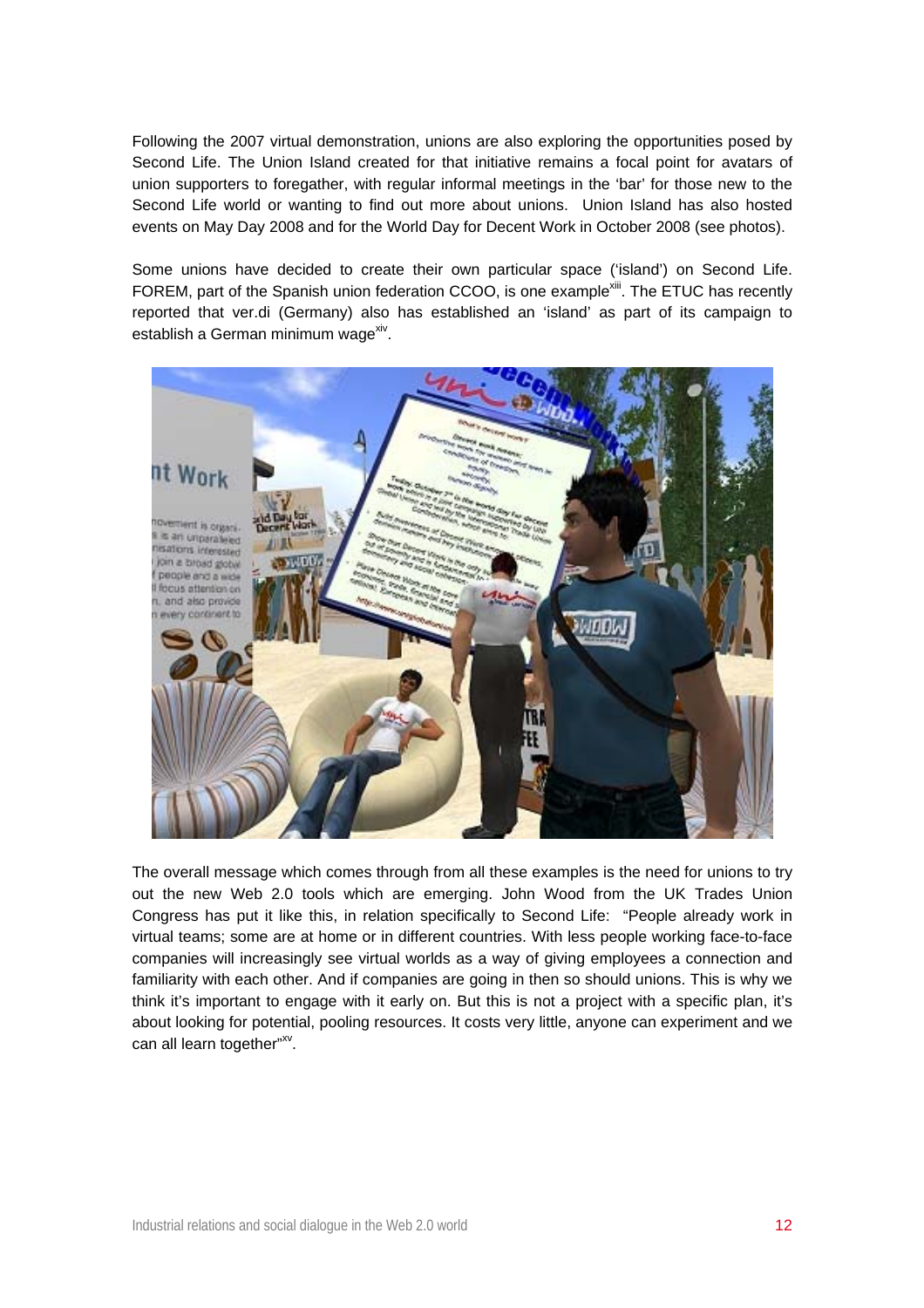# **Understanding the downside**

Derek Blackadder, a union organiser from the Canadian Union of Public Employees, is well aware of both the benefits, but also the potential problems, of using Web tools like Facebook for union purposes. Derek used Facebook's facility to sign up 'friends' when he was evaluating the opportunities of using Facebook in his union work, and promptly found his account had been removed, on the grounds that he had made too many 'friends' too quickly. John Wood from the UK TUC launched a 'Free the Blackadder One' campaign on Facebook to have him reinstated, and pulled in over 3000 supporters. The campaign appeared successful in that Derek's account was temporarily reinstated, before being eventually removed again by Facebook.

In a thoughtful article<sup>xvi</sup>, Derek has assessed the lessons he has learned. He sees advantages of social networking sites like Facebook:

"These sites offer accessible ways to self-organise. Workers who share a common employer, occupation, union or issues like health and safety concerns, are creating networks, sharing insights, venting, coordinating actions, and just generally doing good and useful things often without any formal connection to a union… To recap, on the up side, social networking sites are cheap or free, easily accessed, are established and hugely popular, and (pay attention, this one is crucial) are already being used by workers to facilitate fast communication".

The down side, however, also has to be recognised: "Nothing you do on sites like Facebook is really private…The simple fact [is] that such sites are big, profit-making businesses. The effects this has on what we can do with these sites are pretty wide-ranging. We need to understand that we don't own and so don't control these sites, and what that means when we use them to do union work."

He refers to a case from elsewhere in Canada in 2007, when the SEIU tried to use Facebook as part of an organising campaign for casino workers in Halifax, Nova Scotia, and where Facebook removed the union's page on its site. (Despite this, the organising campaign was ultimately successful).

Unions should also be conscious that their own use of Facebook and other social networking sites can potentially leave union activists and members open to victimisation. Once again Derek Blackadder has an example: "When Starbucks was facing an organising blitz in the US a while ago, brighter-than-I-wish-they-were managers copied members' listings from social networking site groups set up by recent grads from the more progressive labour relations programs in the US. That list was then matched to a list of Starbucks employees and the union's 'salting' efforts were exposed (getting pro-union people hired on to help a union drive)<sup>xvii</sup>". Even the sort of online endorsement of the kind encouraged in Australia by the AWU with its "Proud AWU supporter" badge could, in some work situations, backfire.

The veteran internet activist Eric Lee has a very similar message, warning against jumping on the latest Internet bandwagon fad. He has another cautionary tale, from London's Metronet Company, where a union Facebook group was joined by managers, who then used the group to spread false information. Lee concludes: "What you're doing by outsourcing your campaigning to Facebook is growing their company, giving them direct access to your supporters and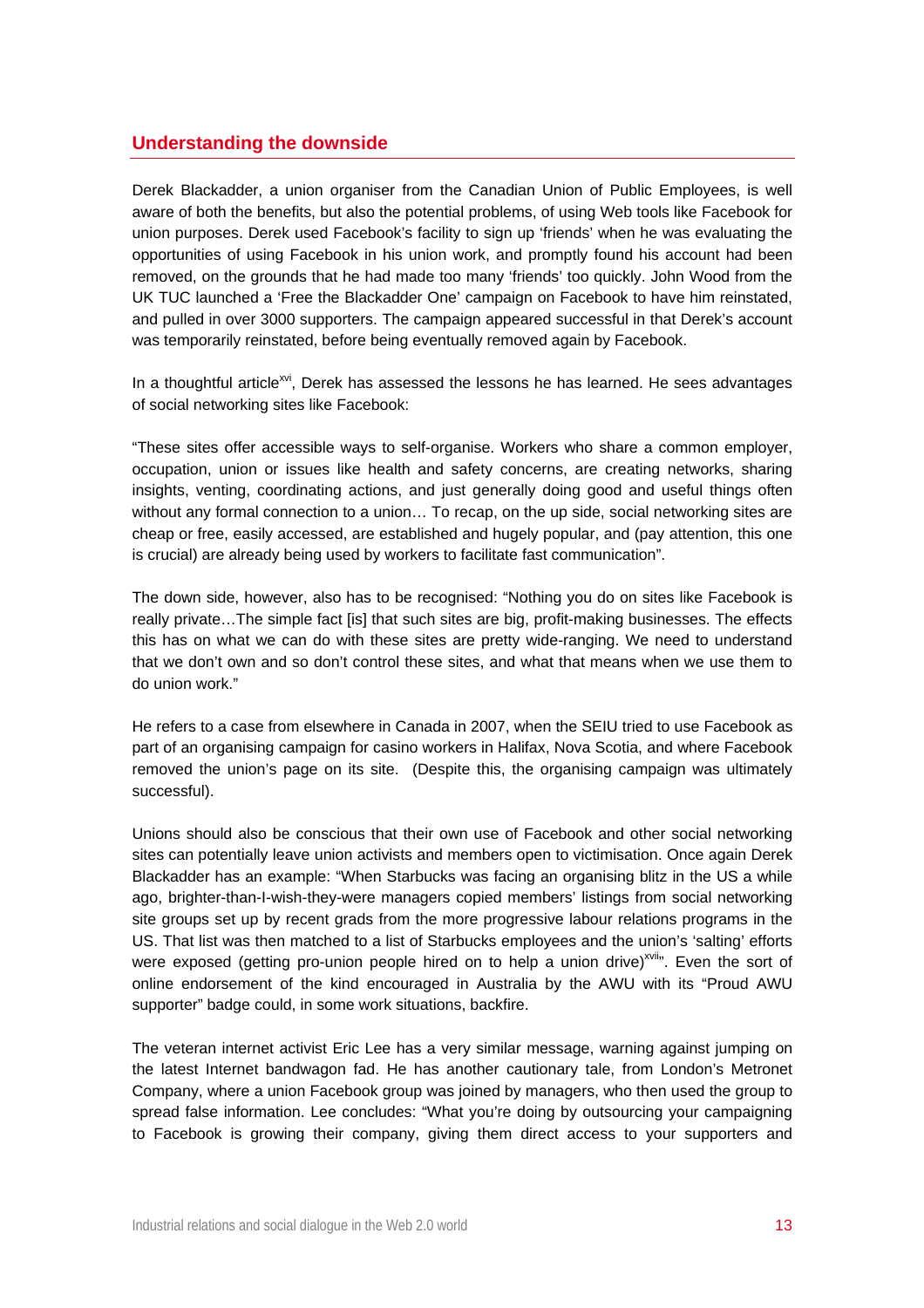members". The alternative, he says, should be "do-it-yourself online campaigns where you retain the information"<sup>xviii</sup>.

A more general diatribe against Facebook has been launched by the British journalist Tom Hodgkinson, writing early in 2008. He accuses Facebook, through its three owners, of being "an expression of a particular kind of neoconservative libertarianism", concerned to turn friendship into a commoditised profit-generator. "Once in receipt of this vast database of human beings, Facebook then simply has to sell the information back to advertisers…This is precisely what's happening"xix.

Hodgkinson's polemic is a valuable antidote to an unthinking rush to embrace a Facebook future – and, by extension, the other proprietary Web 2.0 tools. Derek Blackadder's conclusion suggests a more measured approach, however: "We need to be out there with a presence on Facebook and the other sites. But the goal shouldn't be to use those sites to organise anything much more than a departure for safer quarters."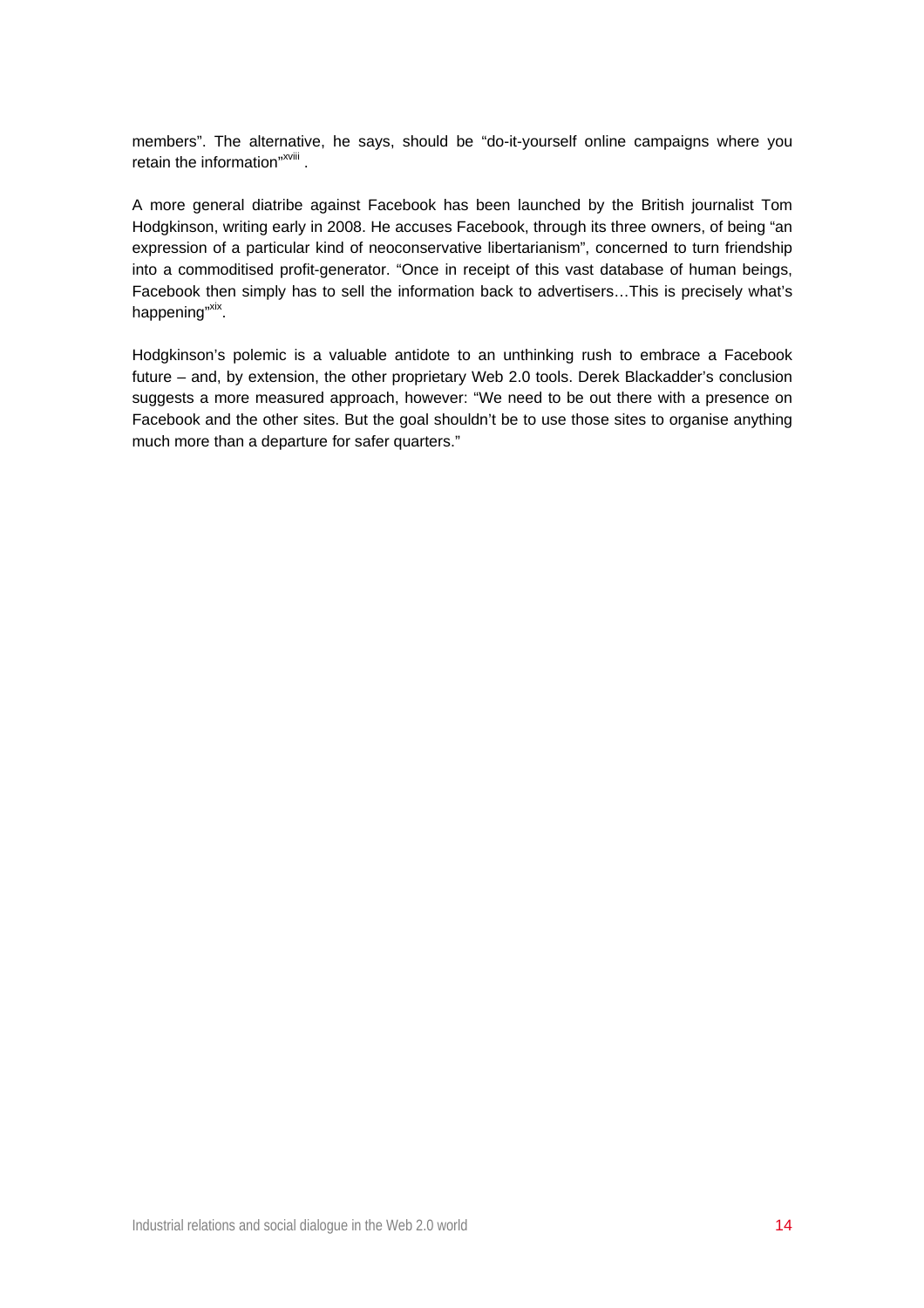The introduction of the internet into the workplace context in the mid and late 1990s led to something of a spate of employment disciplinary issues and disputes, as managements and unions attempted to tackle the implications of a powerful new technology. UNI (and its predecessor Fiet) was a pioneer in addressing these issues and the UNI *On-line Rights at Work* Code of Practice, first launched in 2000, remains a valuable statement of good practice, covering issues such as trade union access to electronic communications media, privacy and private email and internet usage by employees<sup>xx</sup>. Many companies also quickly moved to develop formalised internet and email usage policies, removing some of the uncertainty which had been facing their staff.



The development of Web 2.0 tools has led to a similar rush of employment issues, which unions need to be able to address. To some extent the parameters have not yet been drawn: it's not necessarily clear what are acceptable ways of using Web 2.0 tools in the workplace situation, and what are unacceptable ways.

One issue is the right of companies to expect loyalty from employees in their personal, as opposed to their work, time<sup>xxi</sup>. This lay behind the case from Scotland of Joe Gordon, who was sacked from his job at a major book retailer for forthright comments posted on his personal blog about his 'Evil Boss'. Gordon's argument was for freedom of expression: "I posted these comments in my OWN time, writing in my OWN home for my OWN blog… I am not a serf; I am not an indentured servant. I am a free man with the right of freedom of expression. The company does not own me, body and soul – conforming to their rules at work is to be expected, but in your own time and space?"

Joe Gordon argued that, had he complained about his employer to friends in a bar, he would not have been punished. His difficulty, however, was that he clearly identified his employer in a medium which potentially had a worldwide exposure.

Another somewhat similar case linked to a personal blog was that of Catherine Sanderson, who was sacked for comments made about her employer, an Anglo-French accountancy business based in Paris. She did not name her workplace, but her employers argued that some unflattering comments could identify the company and be damaging to their business. The outcome here was different from the Joe Gordon case, in that she was subsequently found to have been unfairly dismissed and awarded €44,000 in damages.

This sort of issue is also occurring in relation to social networking sites. In November 2008, the airline Virgin Atlantic sacked thirteen cabin crew after they had used Facebook to post critical messages about the airline's passengers and to make jokes about faulty engines. The airline said that the Facebook comments 'brought the company into disrepute and insulted some of our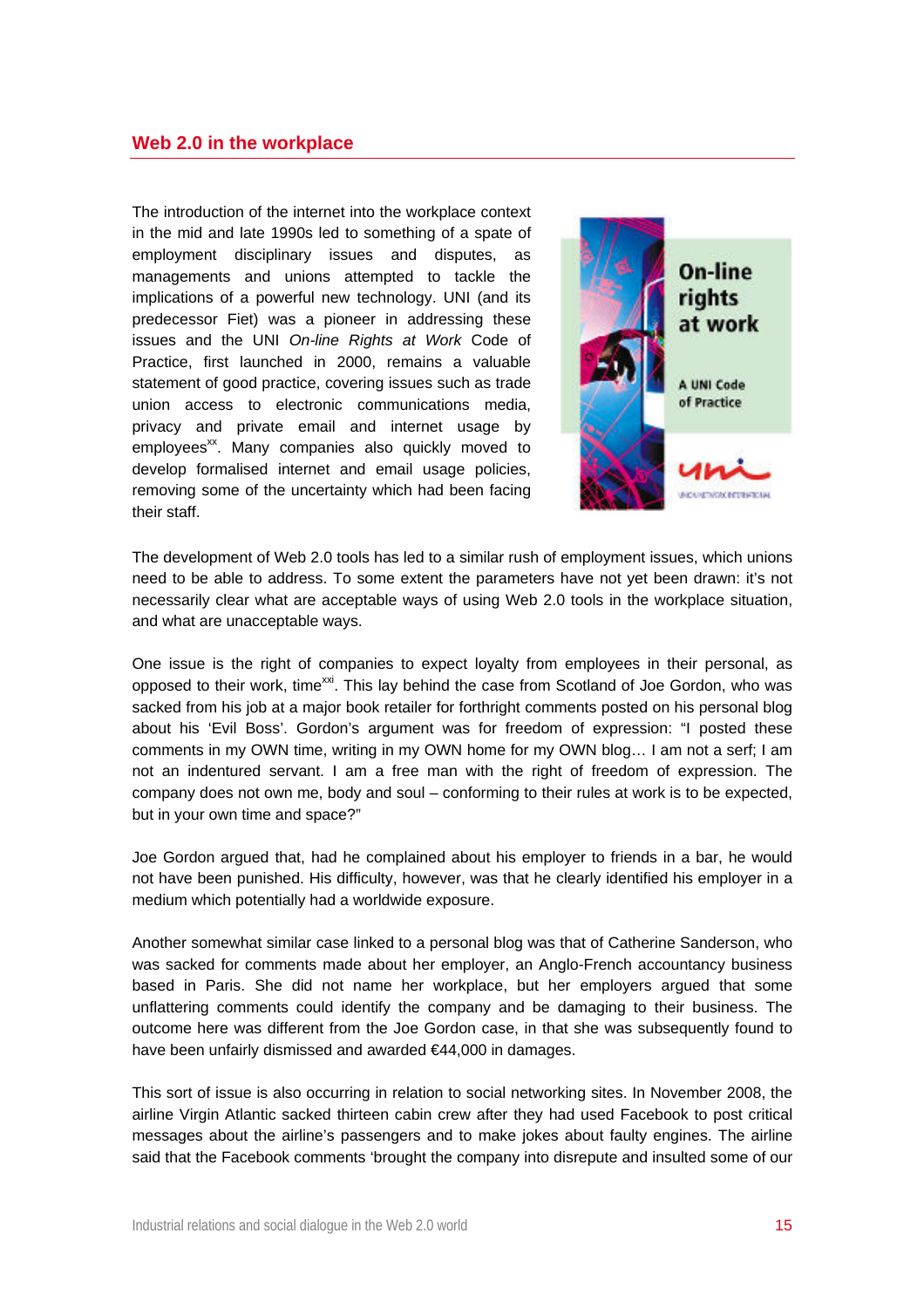passengers<sup>, xxii</sup>. Another case, also from the UK, surfaced when an employee of a major UK retailer was sacked for creating a potential network of fellow staff members with the theme 'I work at \*\*\* and can't wait to leave because it's shit'.

In Canada in late 2007, members of the UFCW working for a company in Winnipeg were disciplined after they had criticised their supervisor on Facebook. After union intervention, they were able to keep their jobs but were suspended from employment in punishment for a week. As the UFCW's Robert Ziegler commented afterwards, "There is always going to be the time when someone is going to be unhappy with their work or their co-workers. You can say that verbally, privately, but as soon as you put it in writing, it's an official record of it". The UFCW magazine has warned members to be careful of what they write on websites $^{xxiii}$ .

As Ziegler points out, personal information posted on the web is there for employers to see. One recent press story concerned an Australian telecommunications worker who was disciplined for faking a sick day; unfortunately the worker had shared an account of his big night out the evening before on Facebook<sup>xxiv</sup>.

Another issue associated with social networking sites which unions have already started to address has been called cyberbullying, or in other words situations where managers or work colleagues use information in an employee's social networking profile to harass them. The problem of cyberbullying of public sector workers on social networking sites was the subject of a fringe meeting at the 2008 UK Trades Union Congress.

One related concern of workers has been aired in the columns of both the British and the French press. The Financial Times' headline set out the issue: "My boss wants to be my friend on Facebook". The FT quoted a reader who had made the following comment: "I work in an advertising agency and my boss (who is quite cool) has just asked to be my friend on Facebook. I feel invaded – I'm passionate about my work but want to keep it separate from the rest of my life. I definitely don't want him spying on what I say to my friends $x_{xy}$ .

A recent article by French journalist Augustin Scalbert quoted a similar story where a woman employee of a PR agency also reacted the same way: "I'll never accept my boss as a friend on Facebook. This is my personal space…My boss doesn't have to know who I really am, beyond my professional competencies. On top of that, it could be used to keep tabs on me". The article was titled: "My boss as Facebook friend: warning, danger!" xxvi

The use of social networking sites and, more broadly, of personal information posted on the internet crops up in relation to recruitment. Information about private lives – what individuals spend their evenings and weekends doing, their friends and relationships, their personal photographs – is now widely available on-line. Young people in particular are posting information about their personal lives without necessarily thinking ahead to the implications that their indiscretions may be available to employers ten, twenty or thirty years hence. As one young person, quoted in the French newspaper Libération, recently put it, "There's maybe photos of me on 'Fesse Bouc' in the act of throwing up or smoking a joint, who knows what. Think of the implications" xxvii.

A number of reports have come to light of employers who have indeed used personal information on candidates' social networking sites to influence their decision during the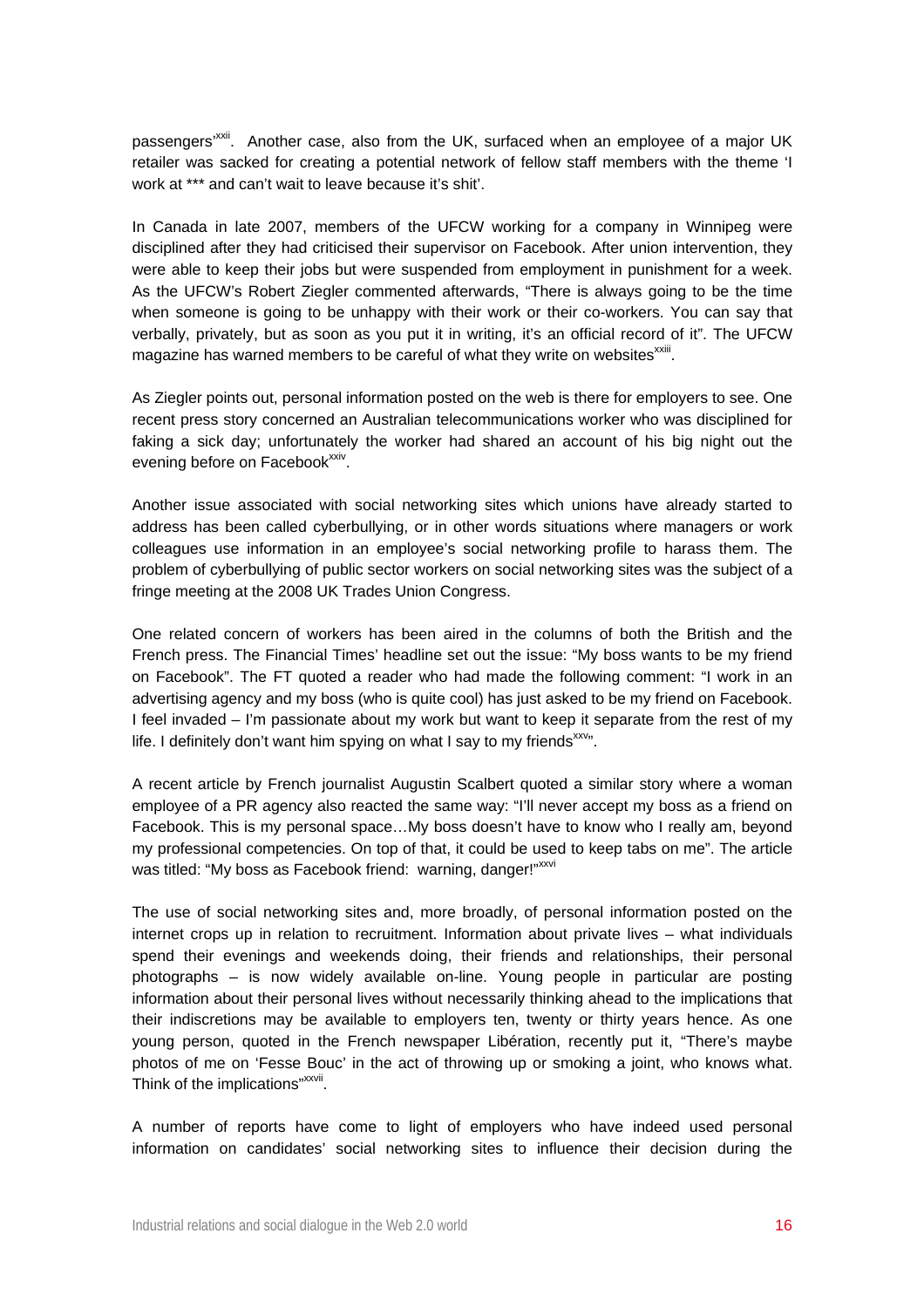recruitment process. One was quoted in a study by Viadeo as saying "We found that the candidate was personally into some activities which did not fit ethically into my company". Another said "His website showed a negative side to him including excessive alcohol abuse" xxviii.

A third employer made the following admission: "In the past, I've simply Googled candidates, whereas now I type their name into MySpace as well. I've found some interesting things on that site. One candidate declared in his personal profile that he was against religion and anyone who believed in it. I dropped his application like a hot potato"<sup>xxix</sup>.

The Financial Times's technology writer recently advised his readers: "Almost certainly your next employer will 'Google' your name to check on your online activities. Some, particularly in the US, will even order a full background search from an online provider such as Intelius (www.intelius.com) or Abika (www.abika.com)"xxx. For trade unions, however, there are very convincing reasons why employers should be strongly discouraged from this sort of practice.

Firstly, there are equal opportunities issues to consider: good recruitment practice is to assess each candidate for a post using the same criteria and selection processes. More generally, it is not considered acceptable recruitment practice to ask candidates personal questions about such things as their beliefs, sexuality or relationships. Accessing information on social networking sites should equally be considered unacceptable practice.

The issue of the extent to which employers have the right to influence or modify their employees' on-line lives also extends to virtual worlds. For example, should companies have powers over employees' Second Life avatars?

As mentioned earlier, real companies are represented in virtual worlds such as Second Life, and are doing real business there. A number of companies, including IBM and Intel, authorise their employees to 'work' in Second Life, typically in on-line meetings and discussion events. IBM has drawn up *Virtual Worlds Guidelines* for its employees, which in general take a commonsense approach. For example, they state: "As a general rule your private life is your own. You must, however, be sensitive to avoid activities in a virtual world that reflect negatively on IBM..." Nevertheless, the penultimate paragraph of the Guidelines has something of a sting in the tail: "You do need to consider whether your digital persona could be linked to IBM in activities in which you participate on your own time. Any conduct that adversely affects your performance as an IBM employee, that of other employees or IBM's legitimate business interests may result in disciplinary measures, including dismissal".

The difficulty here is, in part, that the rules are not yet clearly established on what is and is not acceptable. The increasing merging of work and personal life also creates difficulties.

A set of principles, to form the basis of a possible future code of good practice, was suggested in a December 2007 briefing paper, written by the present author after the topic was discussed at the 2007 UNI Europa P&MS Conference. These principles are as follows:

• There should be clear guidelines, established by collective bargaining, to establish the extent to which access to online services, including social networking, is permitted in the workplace. Good practice is that employees should be permitted to use online services for non-business purposes, provided that this does not affect their ability to perform their job.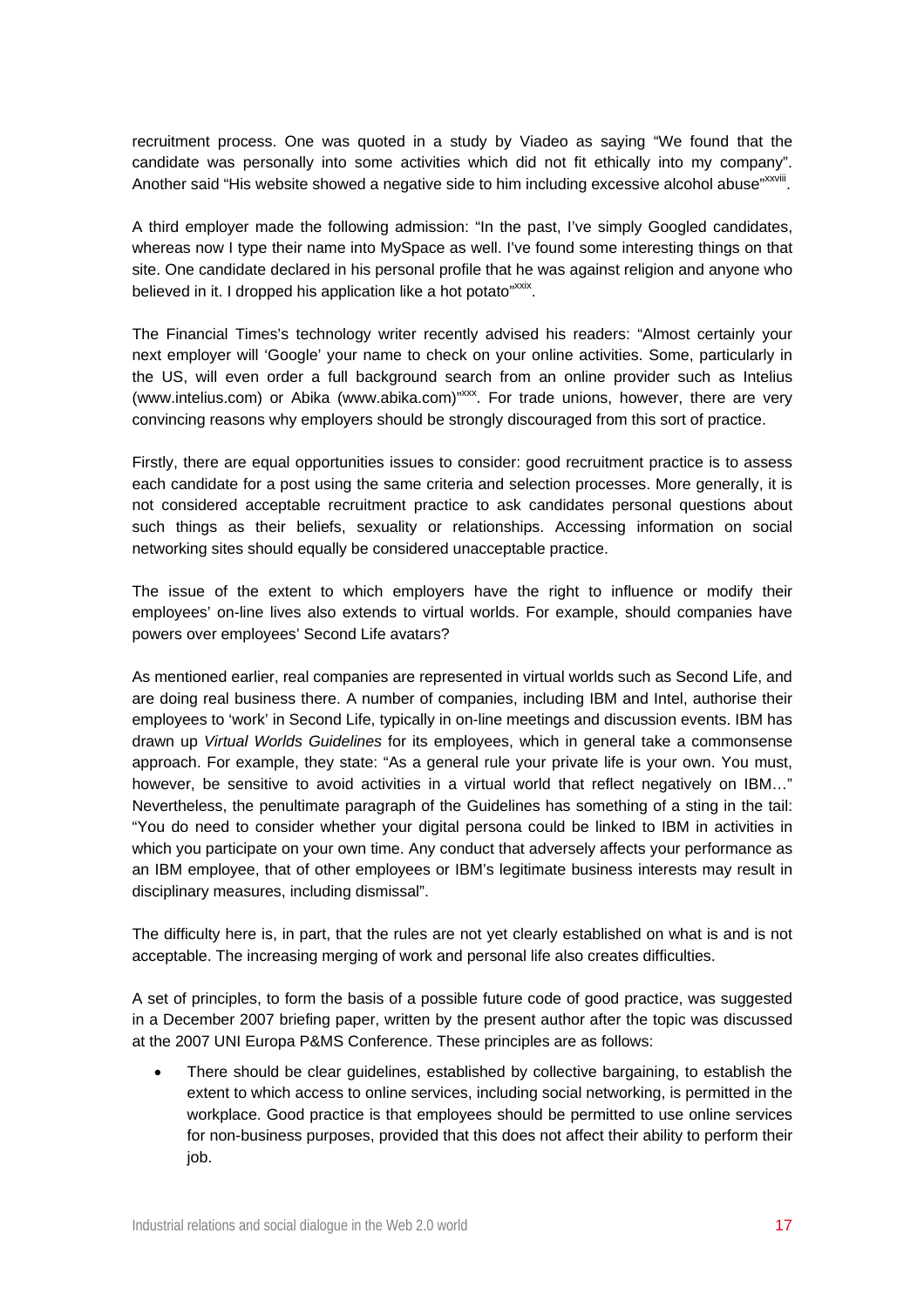- Employers should acknowledge that employees' personal lives are increasingly being lived online. Employees have the right to express their opinions online, provided that they do not unreasonably seek to damage the reputation of their employer.
- Employers who make online searches (for example, via Google) on individual candidates during recruitment processes, or who employ recruitment consultants who do so, should make it clear to candidates that this action is being undertaken. Employers should check carefully that this does not discriminate against some candidates.
- Access to personal online information about individuals, including social networking site profiles, should in no circumstances be permitted either during the recruitment process or after appointment.
- Managers should understand the position and role they occupy in the workplace. It should therefore be considered unacceptable for managers to request access to the friendship networks of their members of staff on social networking sites.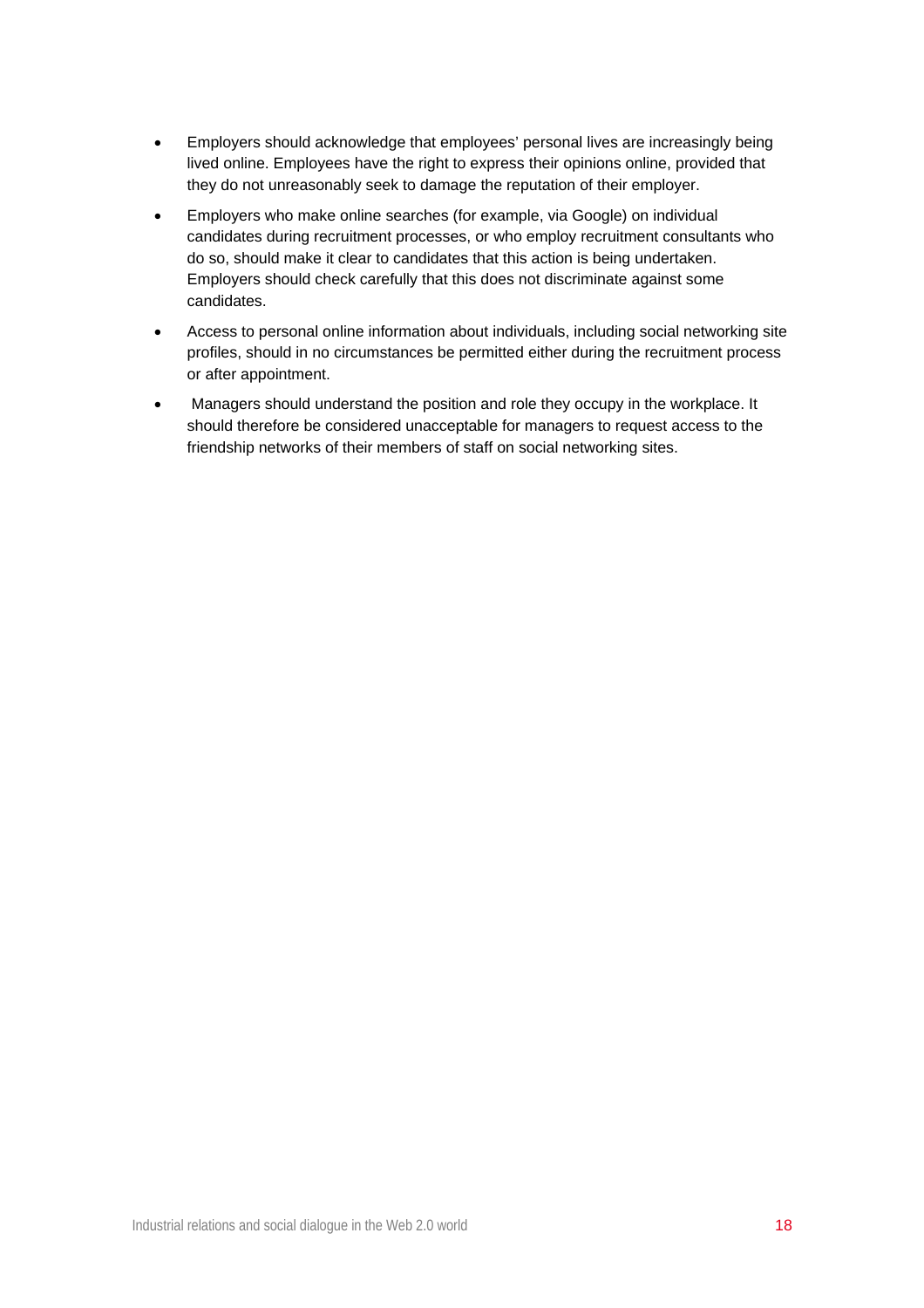# **Towards Unions 2.0**

Trade unions can, and should, use Web 2.0 tools in their work, in the same way as they have, over the years, made use of all those other things, from typewriters to telephones, which once upon a time were new technology too.

But is there more to it than this? As mentioned earlier, a number of writers have suggested that new ways of using the web will have fundamental changes in business practice: the *Enterprise 2.0* will, it's argued, have little need for industrial-age management practices of command and control, and plenty of need for ways of working based on participation and networking.

What about the suggestion, raised by Ulrich Klotz and Christine Revkin among others, that unions too need to undergo a similar fundamental change if they are to recreate themselves for the twenty-first century world of work? Do we need to follow their lead in talking about *Unions 2.0?* 

If trade unions were not already in existence, there is every reason to believe that today's generation of workers would come together to create organisations to defend their shared collective interests. But today's workers – particularly younger workers – would almost certainly go about this process in a new way. Instead of creating union structures focused on face-to-face meetings in the workplaces or in local branches in cities and towns, the web would be the way in which networks were built up, campaigns launched, debates held.

Union democracy would very likely be different too: instead of hands being raised in meeting halls and conference centres, decision-making would be facilitated electronically, online. And traditional union structures, which in many respects replicate the hierarchical structures of industrial-age businesses, might also be eschewed: instead of a pyramidal framework with union rank and file members seen as comprising the mass base, the structures might very well be horizontal, member-to-member, peer-to-peer, rather than vertical.

All this inevitably should challenge unions to re-examine their current practices and ways of operating. Certainly, if unions are genuinely concerned to ensure that young people entering the workplace for the first time  $-$  the so-called Net generation  $-$  are attracted into trade unions, unions' involvement with the online world has to be more than simply skin-deep: it has to be woven quite fundamentally into their ways of being.

There is an urgency here for action, since technology moves on. Already, commentators are discussing developments for the next generation of the web, a three-dimensional internet which is likely to be highly personalised and focused more and more on access through mobile devices such as phones and ipods/mp3 players. Quite what Web 3.0 will be likely we don't know; but it's already time to start preparing for it.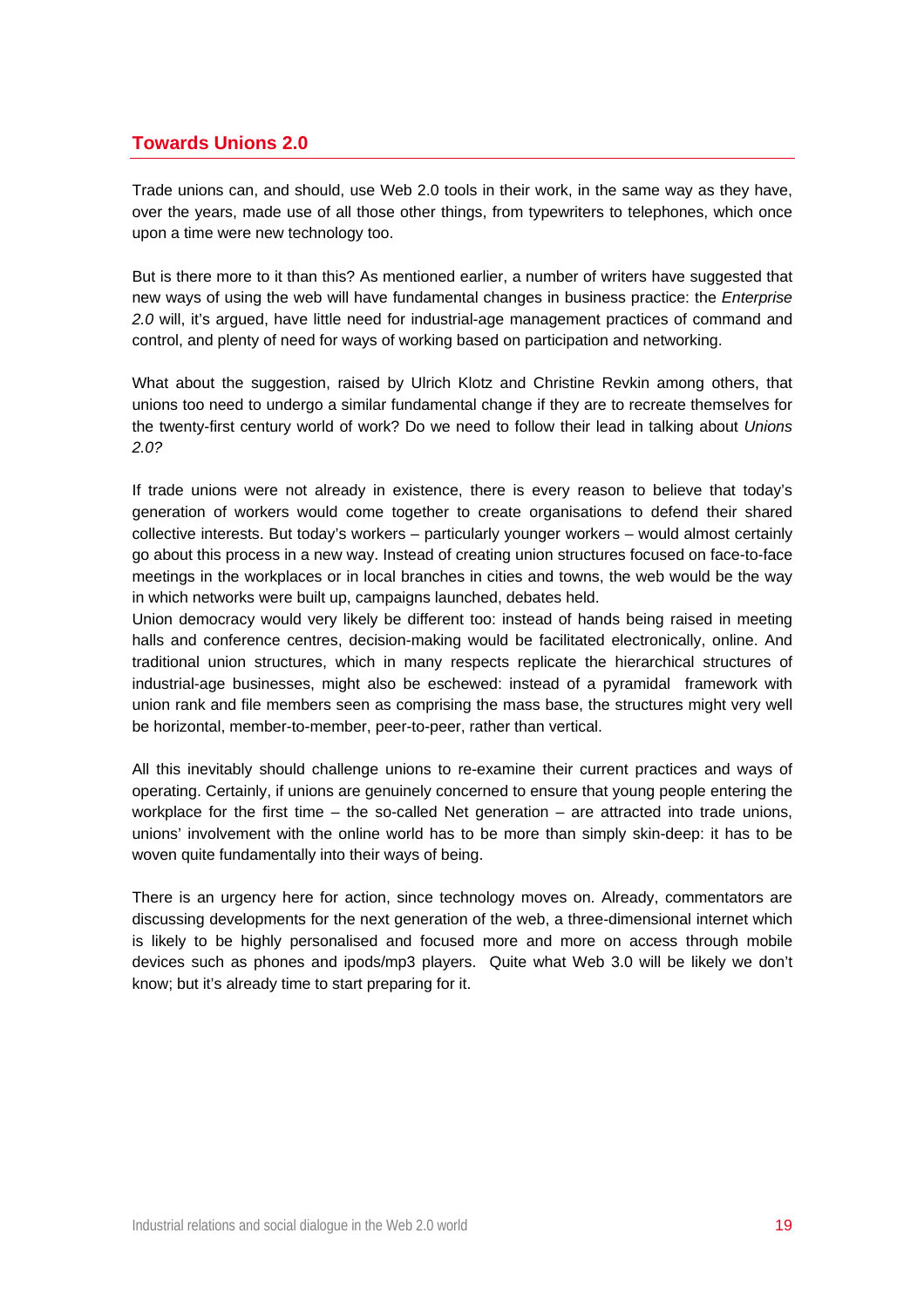Information for translations:

Original texts, where not English.

Klotz: Um als 'Gewerkschaften 2.0' in der 'nächsten Gesellschaft' erfolgreich fortbestehen zu können, werden sie sich in all ihren Strukturen and Prozessen sogar noch weit grundlegender wandeln müssen als die meisten Unternehmen

Mon patron comme ami: «Je n'accepterai jamais mon patron comme ami sur Facebook. C'est mon espace privé… Mon patron n'a pas à savoir qui je suis réellement, en dehors de mes compétences professionnelles. En plus, ça peut être un moyen de flicage»

Libé : «Il y a peut-être des photos de moi sur Fesse Bouc en train de gerber ou de fumer un pet' dans une soirée, et je ne le sais même pas! Imaginez les dérives!»